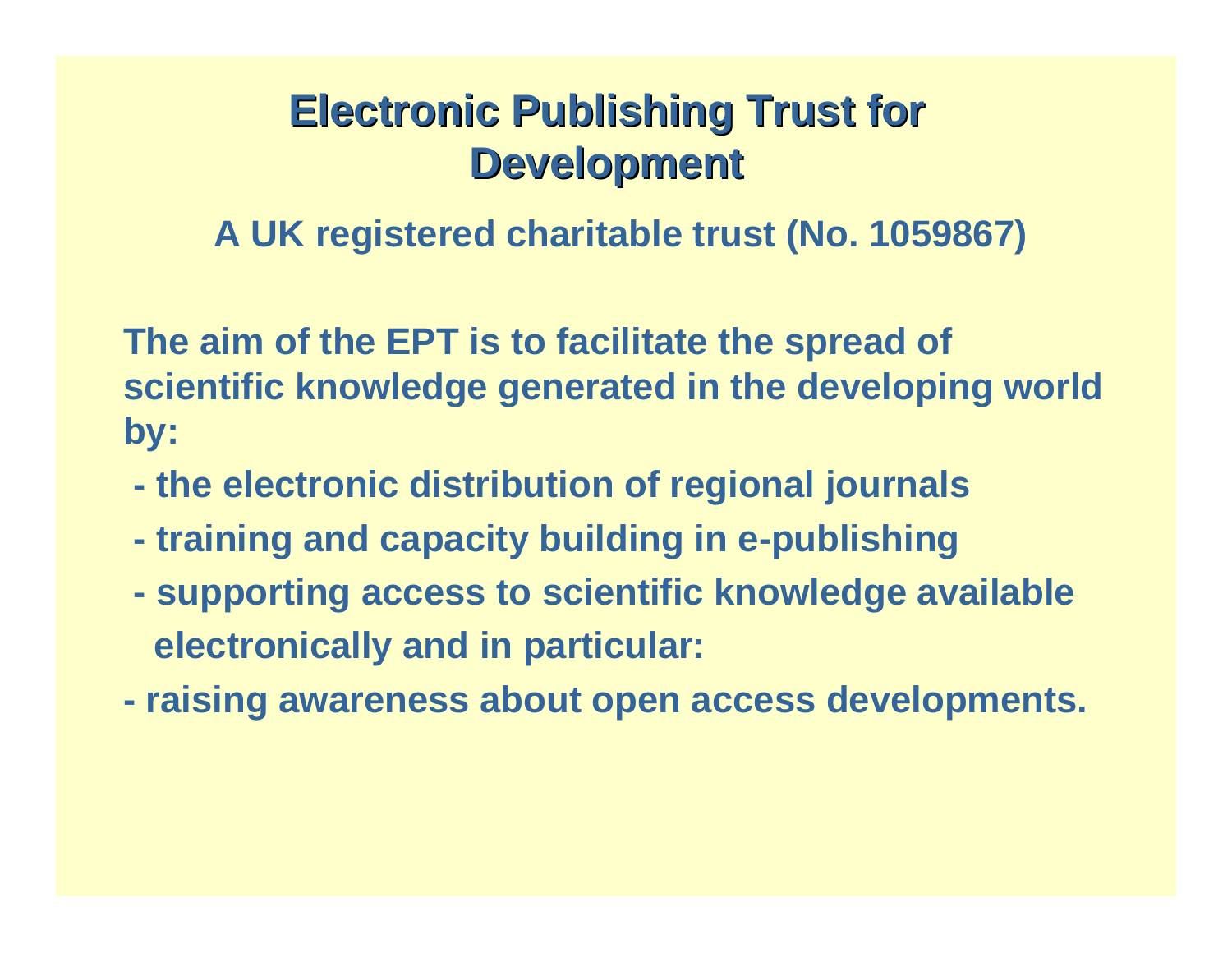The scientific community in developing countries has three major problems:

•**The N to S knowledge gap**

•**The S to N knowledge gap**

•**The S to S knowledge gap**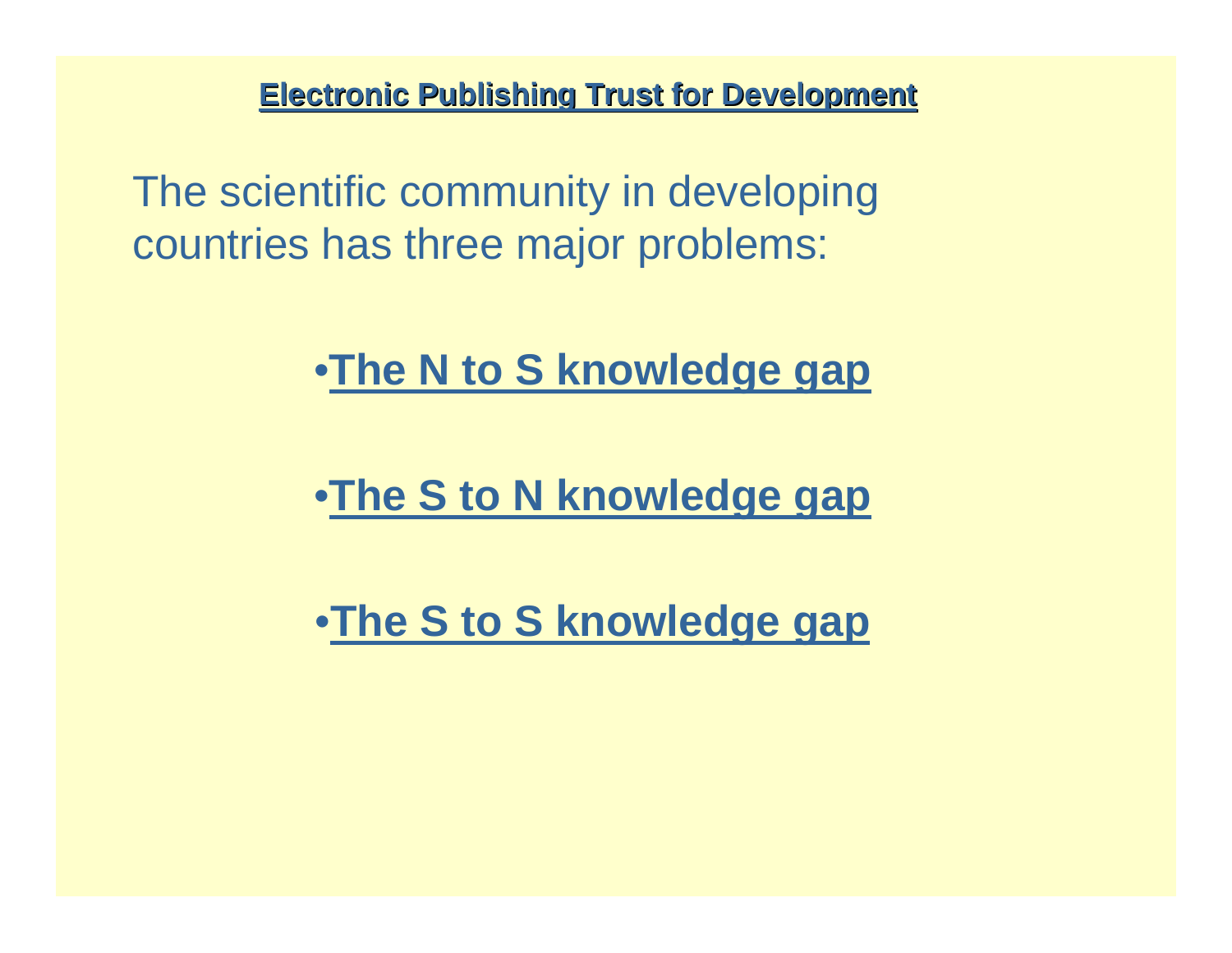# The North to South gap

According to the ARL:

costs of serials have risen by ~15%/year projected to rise by 1800% by 2020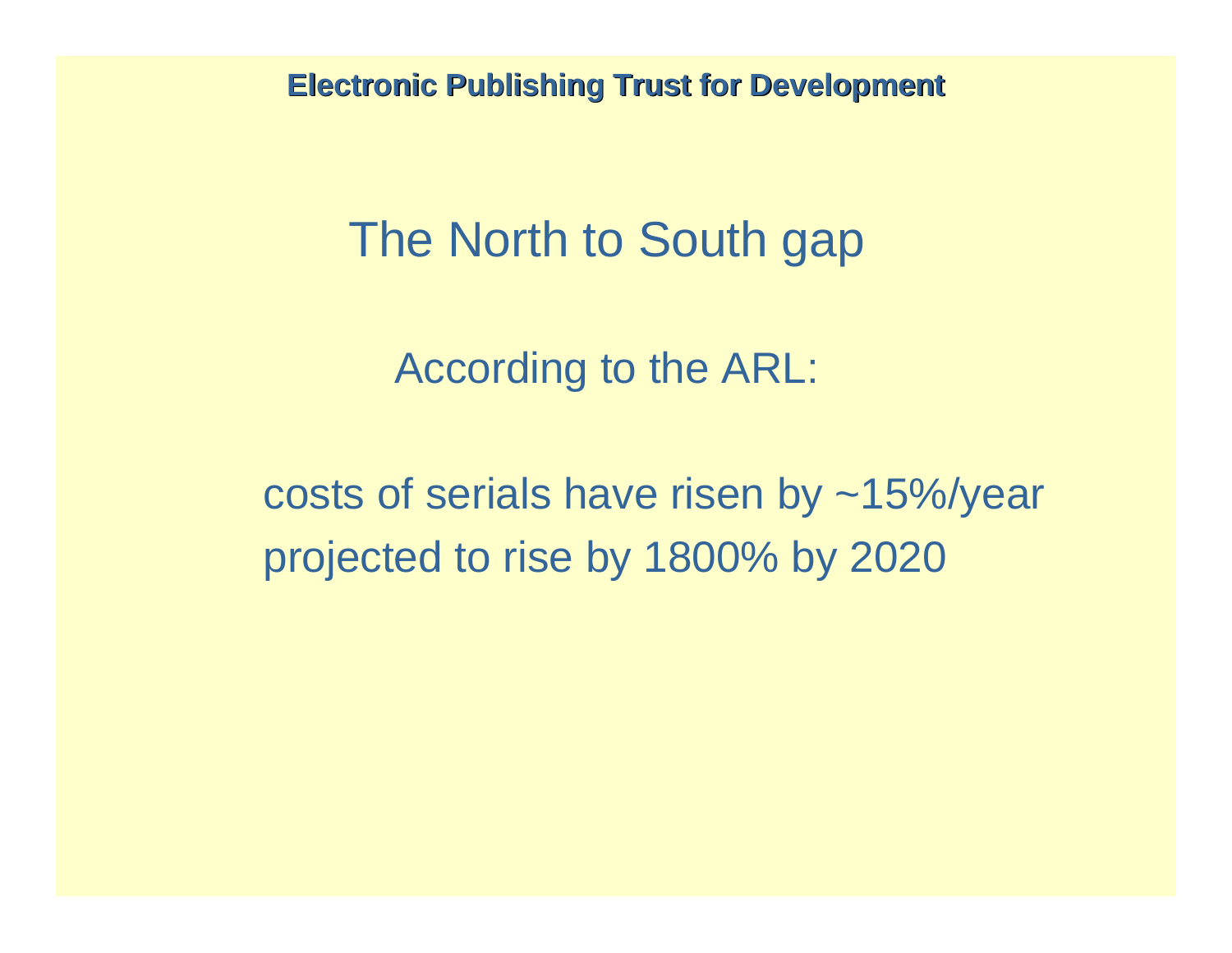#### **ARL chart**

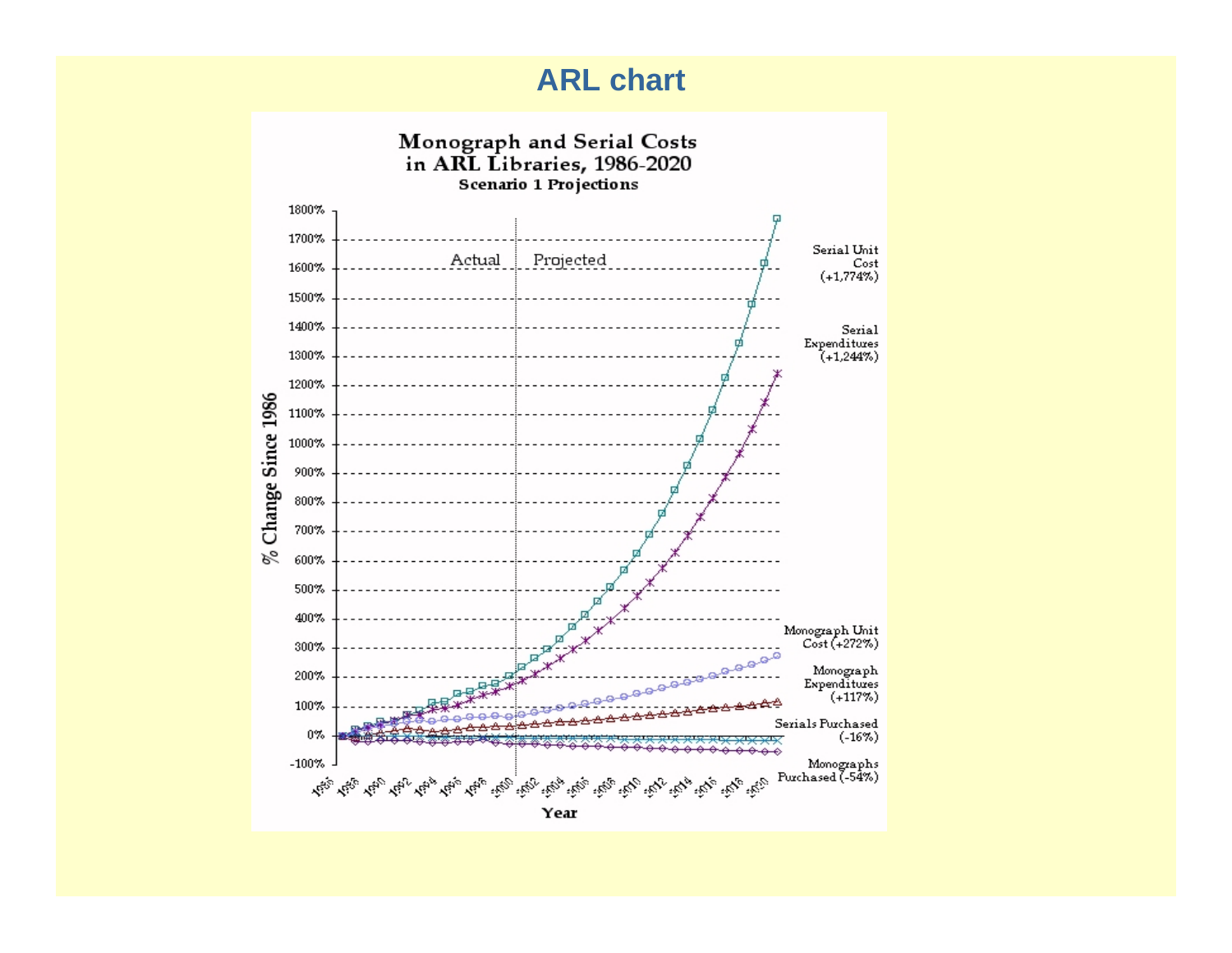**Problems for academic researchers in developing countries**

**- regional journals have low distribution levels because of high printing and distribution costs**

**- have difficulty publishing in mainstream established journals**

**Consequences:**

- **- research largely unknown and unacknowledged**
- **- research progress slow through lack of information in the field**
- **- feeling of professional isolation; no possibility to form international collaborative programmes or partnerships for grants**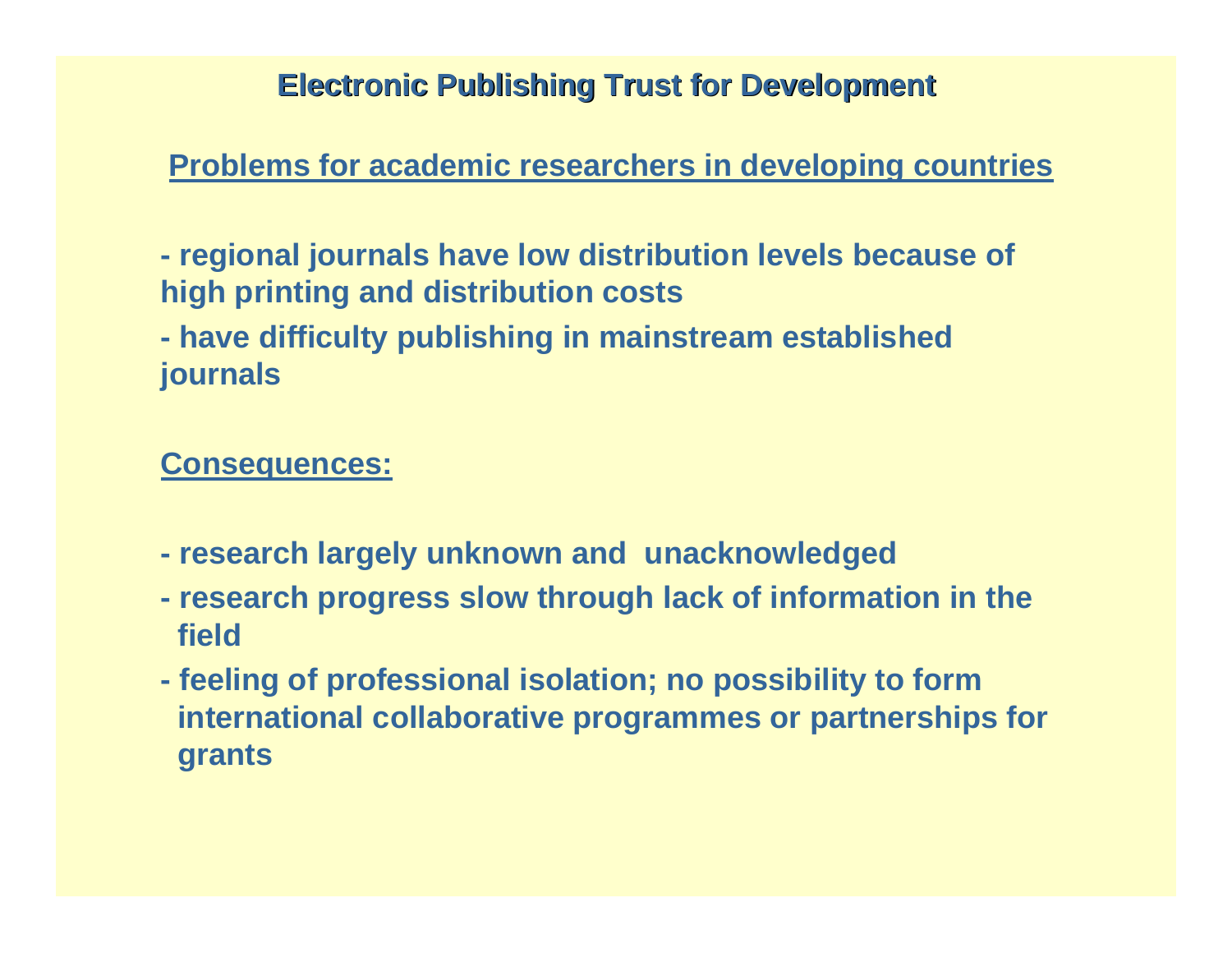### **Electronic Publishing Trust for Development**

# **Can electronic publishing help? Can electronic publishing help?**

- **It can hugely increase visibility**
- **The technology is cheap**
- **It is easy to learn**
- **Global visibility leads to partnerships**
- **Ends feeling of professional isolation (contacts, scientific collaboration etc)**
- **Scientists become enthusiastic to publish in local journals**
- **Overall strengthening of the science base**

## **. Upward spiral, gap begins to close**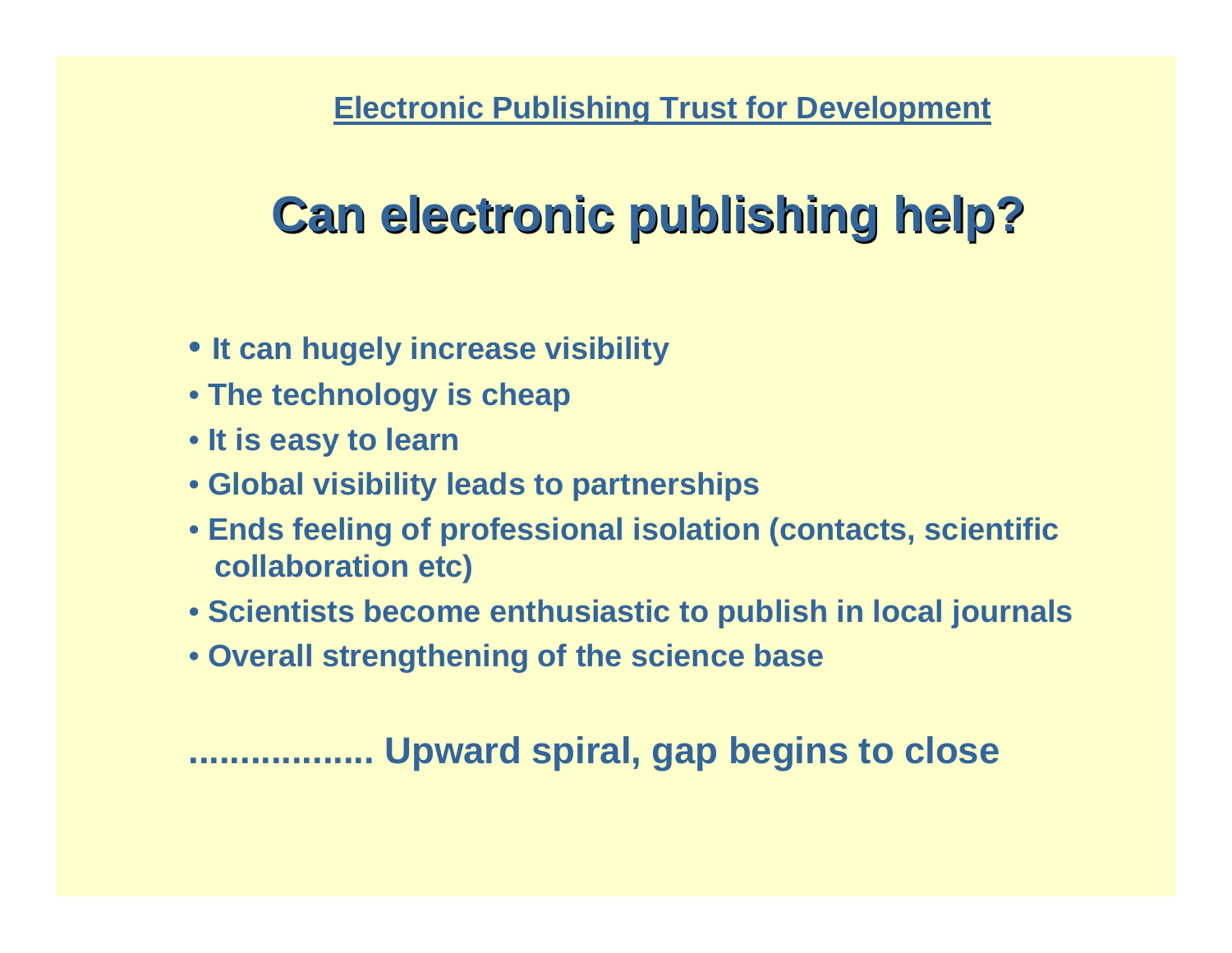## **The S to N gap**

"The invisibility to which mainstream publishing condemns most third world research thwarts the efforts of poor countries to strengthen their indigenous science journals, and with them the quality of research, in regions that most need them." Richard Horton, Editor *The Lancet*, 1996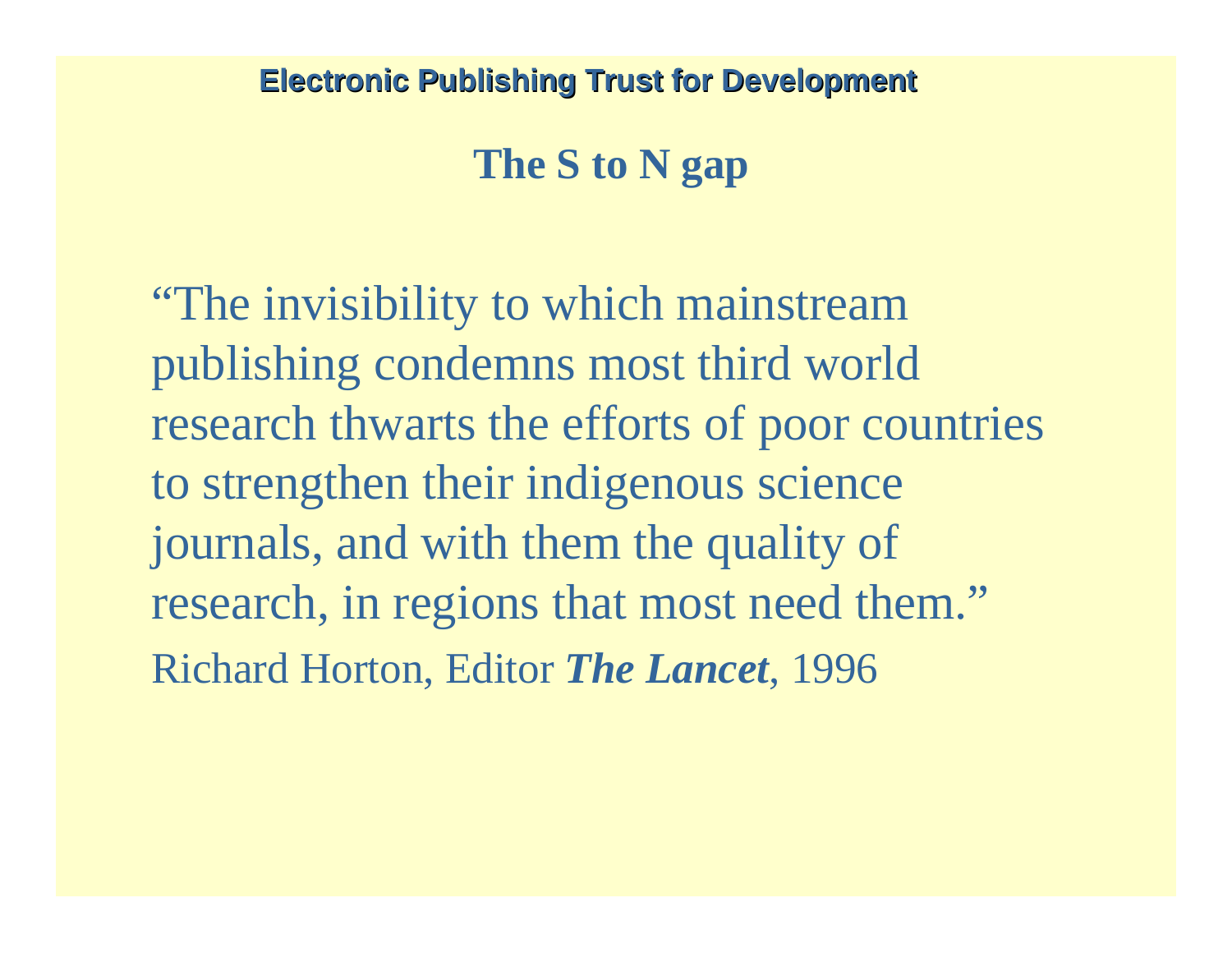## **Usage Chart**



**Time (months)**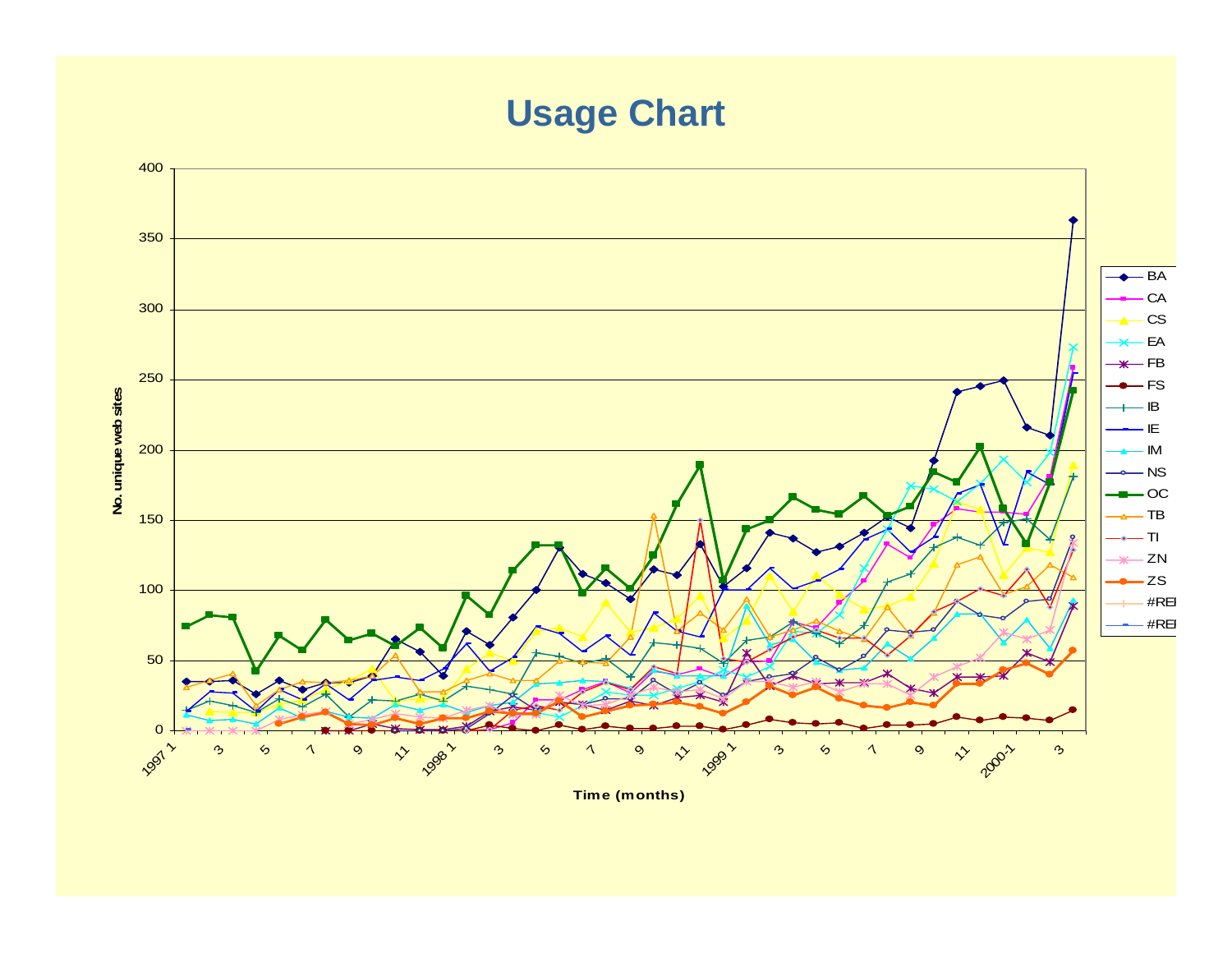## **Can open access help?**

If documents free to readers, N to S gap can be closed

If institutional archiving free to authors (or costs paid by their institutions), S to N gap can be closed

If access and archiving free to readers and authors, S to S gap can be closed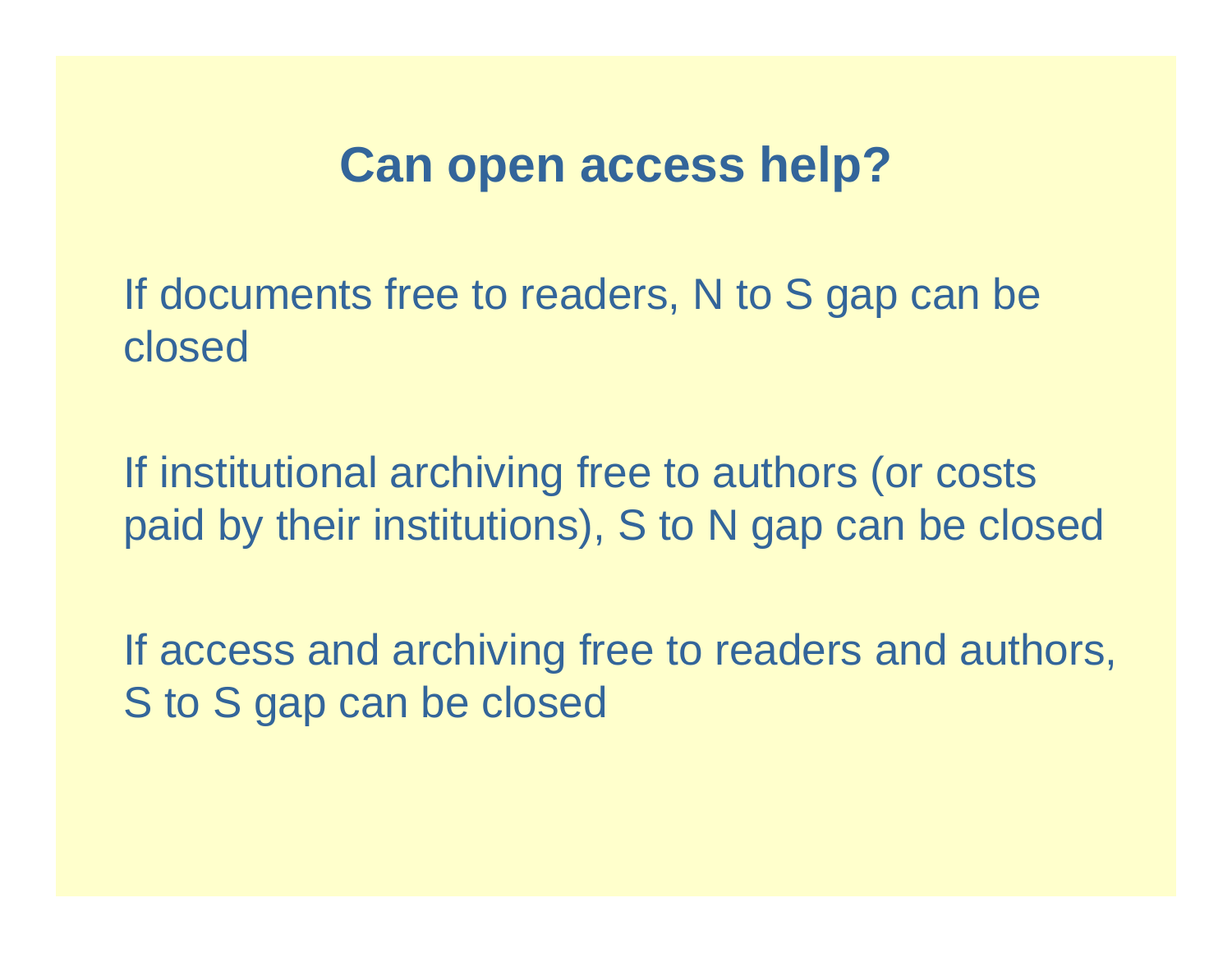# **What needs to be done?**

•**Raise awareness of open access movement via writing, talking, visiting ….**

•**Training courses/capacity building on establishing institutional archives**

•**On-going infrastructure development**